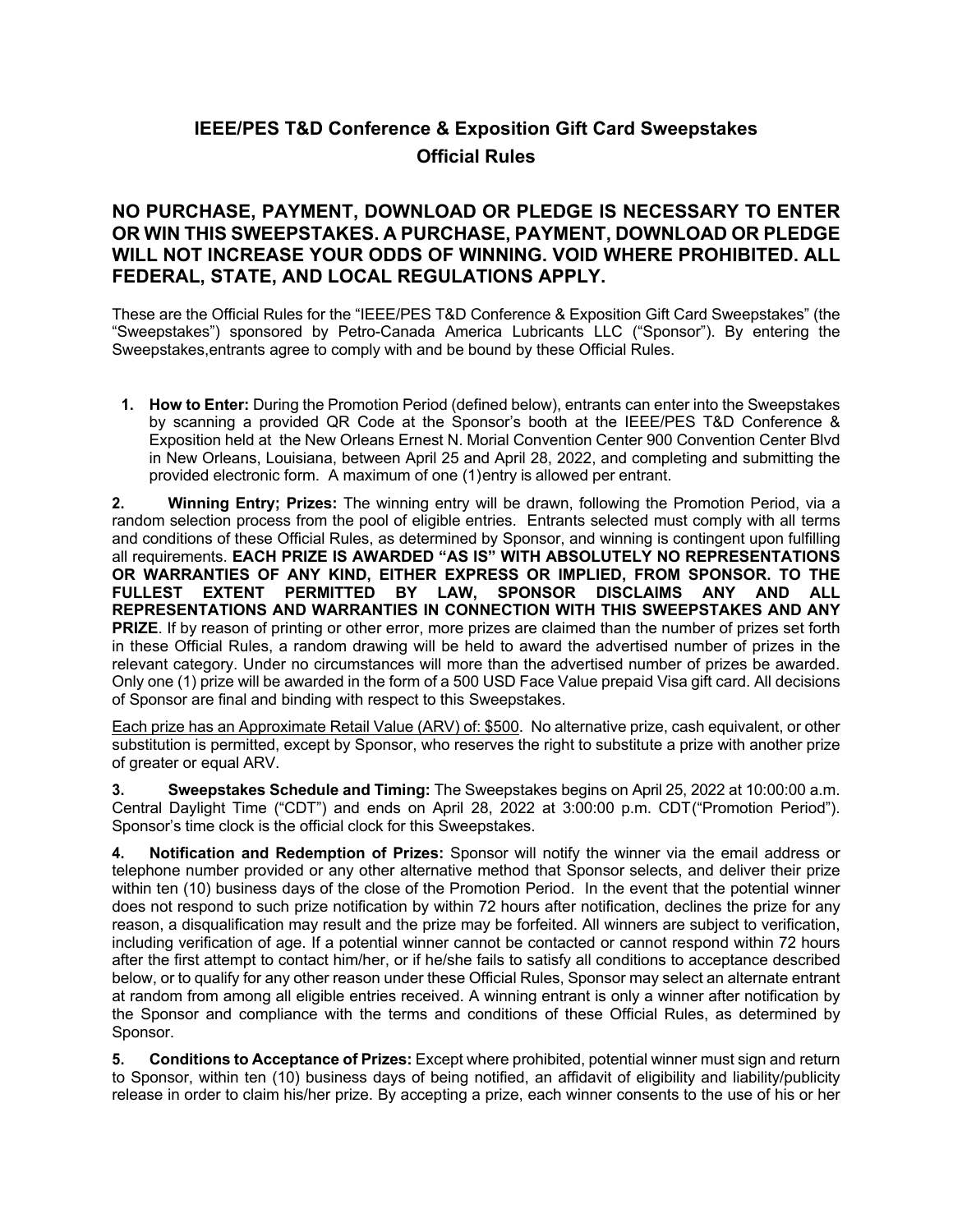name, likeness, voice, opinions, biographical information, hometown and state and/or other personal information in advertising without additional compensation and agrees to provide the Sponsor with anything reasonably required by the Sponsor to document such consent. Winner shall bear any and all costs associated with participating in the Sweepstakes or winning a prize. All applicable taxes, including any federal, state or local tax liabilities, are the sole responsibility of the winner(s) and the winner(s) may receive an IRS tax reporting statement for the approximate retail value of the prize. If tax documentation including a valid W-9 or W-8 is not completed, the prize may be forfeited.

**6. Eligibility and Restrictions:** Participation constitutes full and unconditional agreement to, and acceptance of these Official Rules. There is no charge, fee, purchase, or other consideration required to enter or win the Sweepstakes. There is a limit of one entry per qualified entrant during the Sweepstakes. Qualified entrants are limited only to legal residents of the 50 United States and the District of Columbia, who have reached the age of majority in their jurisdiction of residence at the time of entry. Void where prohibited by law. Unless otherwise specified, employees of Sponsor its parent company, board members, affiliates, related entities and subsidiaries, promotional sponsors, prize providers, advertising agencies, and the immediate family members and household members of all such employees are not eligible to participate. The term "immediate family members" includes spouses, parents and step-parents, siblings and step-siblings, and children and stepchildren. The term "household members" refers to people who share the same residence at least three (3) months out of the year. Contests and Sweepstakes are subject to all applicable federal, state and local laws and regulations. Participation constitutes entrant's full and unconditional agreement to these Official Rules and Sponsor's decisions, which are final and binding in all matters related to the Sweepstakes. Winning a prize is contingent upon fulfilling all requirements set forth herein. Sponsor is not responsible for any change in an Entrant's email address.

**7. Odds of Winning:** Chances of winning depend on the number of eligible entries received during the Promotion Period. The winning entries for the Prizes will be drawn from the eligible entries submitted.

**8. Administration, Application and Interpretation:** Whenever Sponsor has the option, right or responsibility under these Official Rules to take any action or make any decision, judgment or determination, Sponsor reserves the right to do so (or decide not to do so) in its sole and absolute discretion, for any reason or no reason, without being required to explain or consider the consequences of its actions or the advice, opinions, perspective or rights of anyone else*.* This is necessary for the efficient operation of the Sweepstakes. Sponsor reserves the right to apply and interpret these Official Rules and conduct and administer the Sweepstakes. Any decision by Sponsor regarding the Sweepstakes, including eligibility of entrants and determination of the winners, shall be final and binding.

**9. Right to Cancel or Modify Sweepstakes:** The Sponsor reserves the right to cancel or modify the Sweepstakes if fraud or technical failures destroy the integrity of the Sweepstakes as determined by the Sponsor. If, for any reason, the Sweepstakes is not capable of running as planned by reason of infection by computer virus, worms, bugs, tampering, unauthorized intervention, fraud, technical failures, network overload (Internet/phone/cellular) or any other causes which Sponsor deems could corrupt or affect the administration, security, fairness, integrity, or proper conduct of the Sweepstakes, Sponsor reserves the right to cancel, terminate, modify or suspend the Sweepstakes or these Official Rules, change the Promotion Period, and select a winner from entries received prior to the action taken or in such other manner as Sponsor may deem appropriate.

**10. Release and Limitation of Liability:** Neither the Sponsor, nor its parent or affiliates, nor their respective agents, officers, directors, employees, agencies, or attorneys, are responsible for, and entrants release and indemnify all such parties from any claim, cause of action or liability, including without limitation those relating to any personal injury, death, loss, expense or damages of any kind, under any theory of law or in equity, arising from, (i) Entries which are incomplete, unintelligible, lost, late or misdirected; (ii) technical failures of any kind, including but not limited to failure of the Internet or any website during the Sweepstakes Period, any problems, failure or technical malfunction of any telephone network or lines, online or electronic systems, servers, access providers, computer hardware or software, incomplete, garbled or delayed Internet/e-mail computer transmissions on account of technical problems or traffic congestion on the Internet or at any website, or any combination thereof or other failures related to hardware, software or virus; (iii) unauthorized human intervention in any part of the entry process or the Sweepstakes; (iv) technical or human error related to the administration of the Sweepstakes or the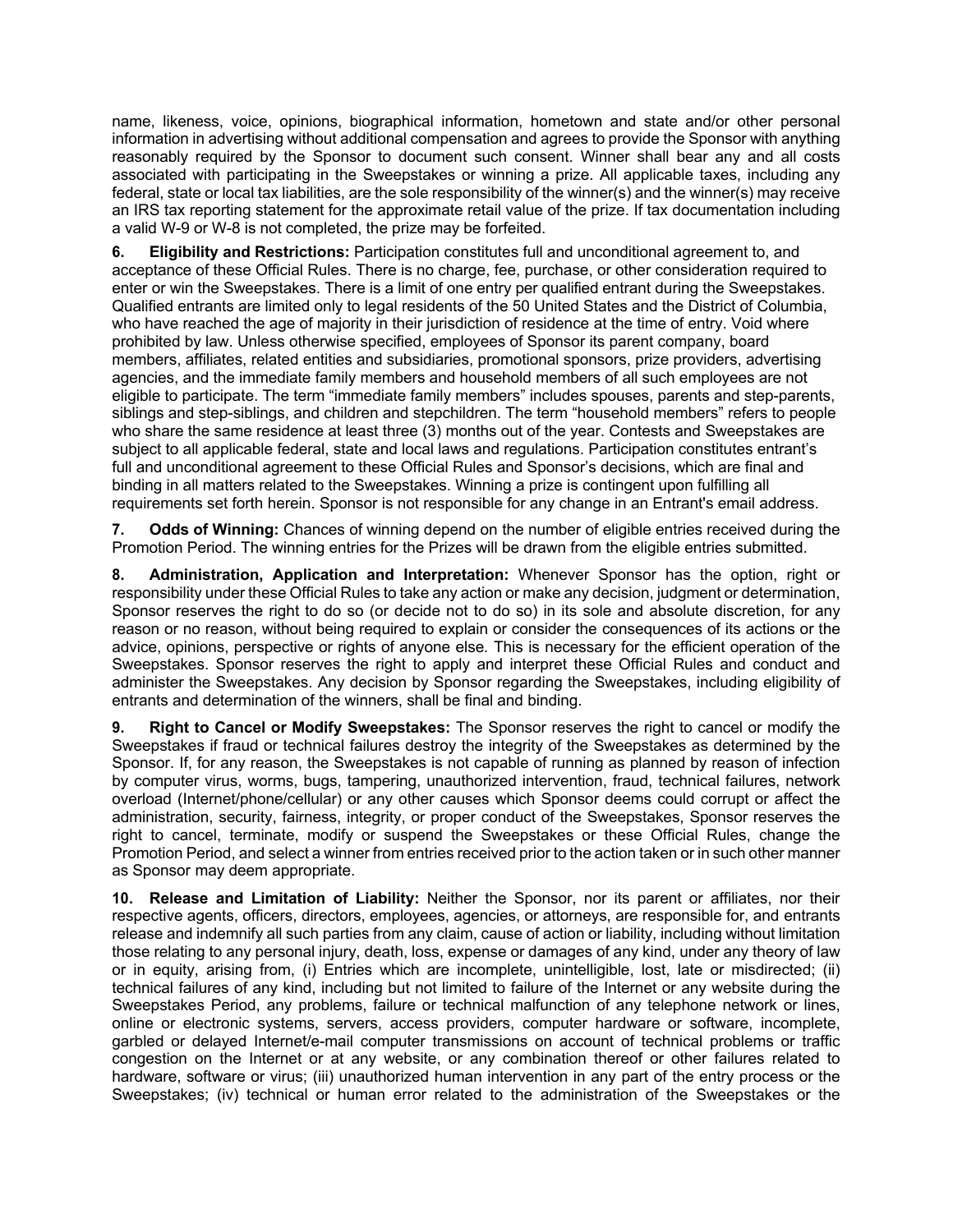processing of Entries; (v) any injury, loss or damage of any kind which may be caused, directly or indirectly, in whole or in part, from any Entrant's, winner's or guest's participation in the Sweepstakes or the receipt of any prize; (vi) any use of the Sponsor's website or any other website to which such website is linked (including without limitation any injury or damage to an Entrant's or any other person's computer relating to or resulting from participation or downloading any materials in this Sweepstakes); (vii) any Entrant's failure to abide by the Official Rules; (viii) entry or participation in the Sweepstakes or limitation on entrant's ability to do so; or (ix) acceptance or use of any prizes awarded in the Sweepstakes.

**11. Privacy**: Information collected from entrants is subject to Sponsor's Privacy Policy, which is available on Sponsor's website under the "Privacy Policy" link. All entry blanks, forms, devices, and materials gathered during the course of entry, as well as all information contained on or within, shall become the sole property of Sponsor to be used, disposed of or destroyed in its sole discretion. Sponsor is not responsible for any incorrect or inaccurate information entered by website users, and assumes no responsibility for any error, omission, interruption, deletion, defect, delay in operation or transmission, communications line failure, theft or destruction or unauthorized access to Sponsor's website. By participating in the Sweepstakes by submitting an Entry, you: (a) acknowledge that you understand that your personal information (including name, email address and, in the event that you are selected as the Sweepstakes winner, your mailing address, photograph, voice, likeness and/or statements) is being collected by Sponsor for the purposes of operating, administering and promoting the Sweepstakes; and (b) consent to the disclosure of and access to your personal information including name and photograph, inside or outside of United States and Canada, for any and all purposes in connection with your participation in, and the operation, administration and promotion of, the Sweepstakes.

Your personal information is collected pursuant to the laws of the State of Louisiana for the purposes set out in this Rule 11. All questions regarding the collection, use and disclosure of your personal information may be directed to: Chief Compliance Officer at Teri.CottonSantos@HollyFrontier.com or by mail at 2828 N. Harwood Street, Suite 1300, Dallas, Texas 75201.

**12. General Conditions:** Sponsor reserves the right to disqualify any individual it believes or finds to be tampering with the entry process or the operation of the Sweepstakes or to be acting in violation of these Official Rules, or in any unsportsmanlike or disruptive manner. Any attempt by any person to deliberately damage any web site or undermine the legitimate operation of the Sweepstakes is a violation of criminal and civil law, and, should such an attempt be made, Sponsor reserves the right to seek damages from any such person to the fullest extent permitted by law. Sponsor's failure to enforce any term of these Official Rules shall not constitute a waiver of that provision.

**13. Disputes:** Entrant agrees that: (i) any and all disputes, claims and causes of action arising out of or connected with this Sweepstakes, or any prizes awarded, shall be resolved individually, without resort to any form of class action, and exclusively by any court of competent jurisdiction located in the State of Louisiana; (ii) any and all claims, judgments and awards shall be limited to actual out-of-pocket costs incurred by entrant, including costs associated with entering this Sweepstakes but in no event attorneys' fees; and (iii) under no circumstances will entrant be permitted to obtain awards for and entrant hereby waives all rights to claim punitive, incidental and consequential damages and any other damages, other than as expressly allowed herein, andfurther waives any and all rights to have damages multiplied or otherwise increased. **SOME JURISDICTIONS DO NOT ALLOW THE LIMITATIONS OR EXCLUSION OF LIABILITY FOR INCIDENTAL OR CONSEQUENTIAL DAMAGES, SO THE ABOVE MAY NOT APPLY TO YOU.** All issues and questions concerning the construction, validity, interpretation and enforceability of these Official Rules, or the rights and obligations of the entrant and Sponsor in connection with the Sweepstakes, shall be governed by, and construed in accordance with, the laws of the State of Louisiana, without giving effect to any choice of law or conflict of law rules (whether of the State of Louisiana or any other jurisdiction), which would cause the application of the laws of any jurisdiction other than the State of Louisiana. In the event of a dispute, entries will be deemed to have been submitted by the owner of the email account on the entry. For these purposes, an e-mail account holder shall mean the natural person assigned to such e-mail account by the Internet access provider, online service provider or other organization responsible for assigning e-mail addresses for the domain associated with such e-mail account.

**14. Winners List/Rules Request:** For winner's names (first initial, last name) or Official Rules, send a self-addressed, stamped envelope specifying "Official Rules" or "Winner List" to: Attn: IEEE/PES T&D